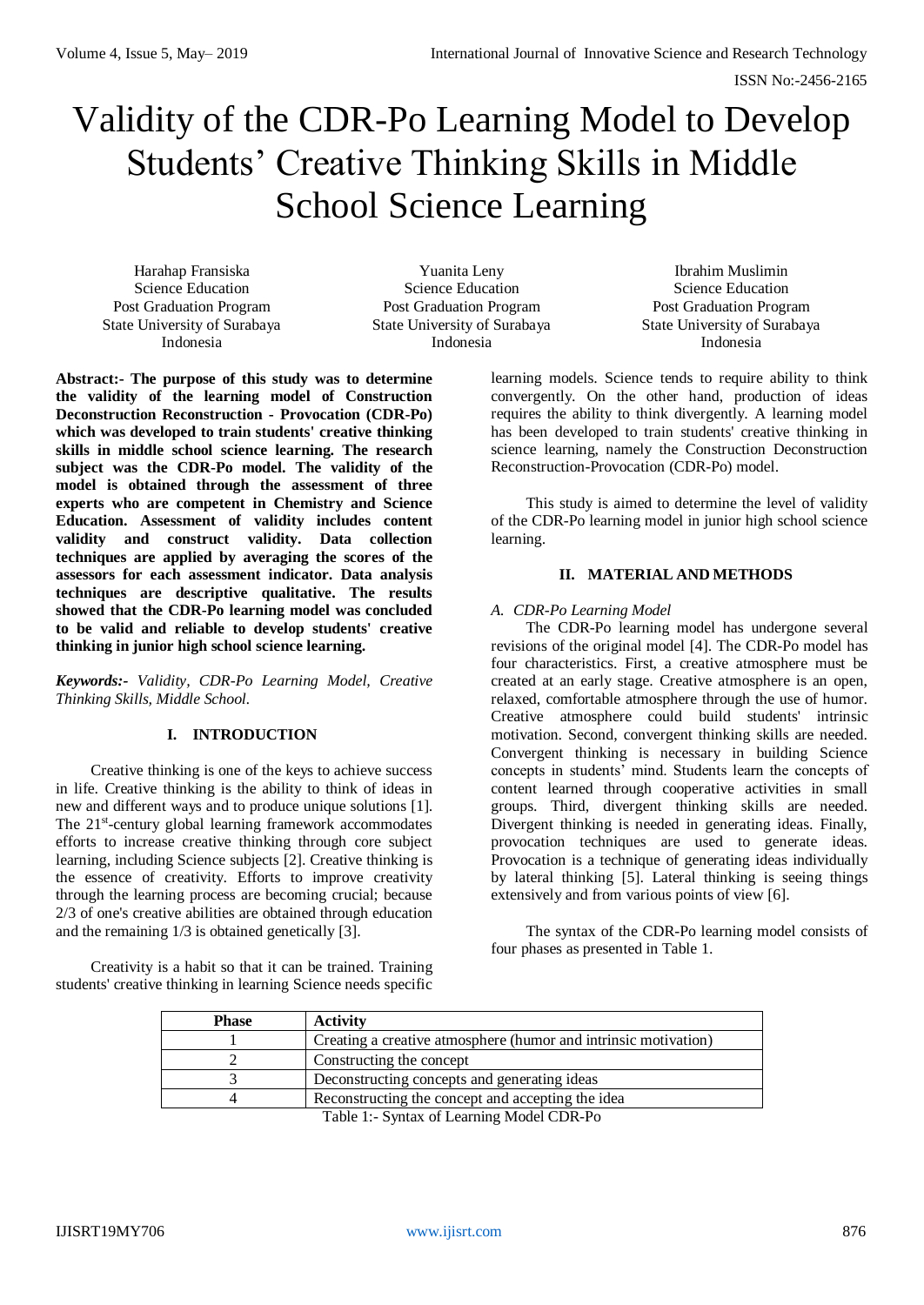ISSN No:-2456-2165

#### *B. Methods*

The validity of the learning model is a certain characteristic of the model as indicated by the content validity and construct validity [7]. Content validity model is assessed through indicators such as the need for model development and recent knowledge (state of the art knowledge). Construct validity means that there is consistency between the developed model with the underlying theories. Construct validity models were assessed through 7 aspects, namely rationale of the learning models, theoretical support, syntax, social systems, reaction principles, support systems, instructional impacts and accompanying impacts.

Validity of the model was evaluated by 3 experts in Chemical Education and Science Education. The score range of validity level for each aspect of the assessment is 1 to 4, namely: (1) poor, (2) sufficient, (3) good, and (4) very good. The validity of each indicator of evaluated aspect is the average of the three experts' evaluation scores with criteria according to Table 2.

| <b>Score Interval</b> | <b>Criteria</b> |  |
|-----------------------|-----------------|--|
| 3.25 < P < 4.00       | Very valid      |  |
| 2.50 < P < 3.25       | Valid           |  |
| 1.75 < P < 2.50       | Less valid      |  |
| P < 1.75              | Invalid         |  |

Table 2:- Validity Criteria

Data were analyzed using qualitatively descriptive technique and the validity of the model determined by total criteria mode.

Model reliability is assessed through a percentage of agreement [8].

$$
R = [1 - \left\{ \frac{A - B}{A + B} \right\}] \ge 100\%
$$

where R: reliability coefficient

A: the highest score of the three validators

B: the lowest score of the three validators

The CDR-Po learning model is classified as reliable if the percentage of agreement (R) is greater than or equal to 75% [8].

## **III. RESULT AND DISCUSSION**

## *A. Result*

Validation result of the content validity of the CDR-Po learning model which was assessed using indicators of model development requirement and indicators of state of the art knowledge were very valid and reliable.

Validation result of the construct validity of the learning model are assessed by the seven aspects measured are valid and reliable, as shown in Table 3.

| No | <b>Assessment aspects</b>                                       | <b>Validity</b><br>criteria | <b>Reliability</b> |
|----|-----------------------------------------------------------------|-----------------------------|--------------------|
|    | Rational learning<br>model                                      | Valid                       | Reliable           |
| 2  | Theoretical support                                             | Valid                       | Reliable           |
| 3  | The synthax of a<br>learning model                              | Valid                       | Reliable           |
| 4  | Social system                                                   | Valid                       | Reliable           |
| 5  | Principles of reaction                                          | Valid                       | Reliable           |
| 6  | Support system                                                  | Valid                       | Reliable           |
|    | <b>Instructional impacts</b><br>and the accompanying<br>impacts | Valid                       | Reliable           |

Table 3:- Validation of the Construct Validity of the CDR-Po Learning Model

#### *B. Discussion*

The content validity of the CDR-Po learning model was classified as very valid and reliable. This means that the model fit to the model development requirement in order to meet the  $21^{st}$  century skills demand, namely increasing creative thinking skills. The development of the model is new so that it meets the state of the art requirement.

Construct validity of the CDR-Po learning model is classified as valid and reliable, judging from the seven aspects measured. Valid rational learning model indicates that there is a fit between the rational and the purpose of the learning model. Theoretical support for models is valid as viewed from cognitive theory, sociocognitive theory, constructivity theory, and intrinsic motivation theory (creativity component theory). These theoretical supports are well represented in model syntax. The phases in the syntax indicate the existence of mutually supportive interrelationships and order of rational learning activities. Validity of the social system is indicated by the relationship pattern between teacher and student, and student and other students. The social system is classified as valid. The pattern of teacher and student relations allows students to proactively respond to assignments, shows the role of the teacher as a facilitator can be realized and can be managed by the teacher, and shows a student-centered learning. The pattern of teacher and student relationships gives students the opportunity to interact with teachers and other students. Validity of reaction principle is indicated by teacher's behavior in motivating and reminding students to maximize their ability of convergent and divergent thinking, giving students the opportunity to obtain the widest possible information, and giving appreciation and enthusiasm to students that they want to train their creative thinking in learning Science. Teacher behavior in each phase of the syntax is clearly stated. The support system of the learning model is very valid as indicated by Learning Implementation Plan (lesson plan), Student Books, Student Activity Sheets (student worksheets), and Assessment sheets which are supporting the operational of the CDR-Po learning model. The instructional impacts and accompanying impacts are classified as valid indicating both impacts are stated clearly and logically. The instructional impact in the form of creative thinking skills and understanding of the concept of Science shows the direction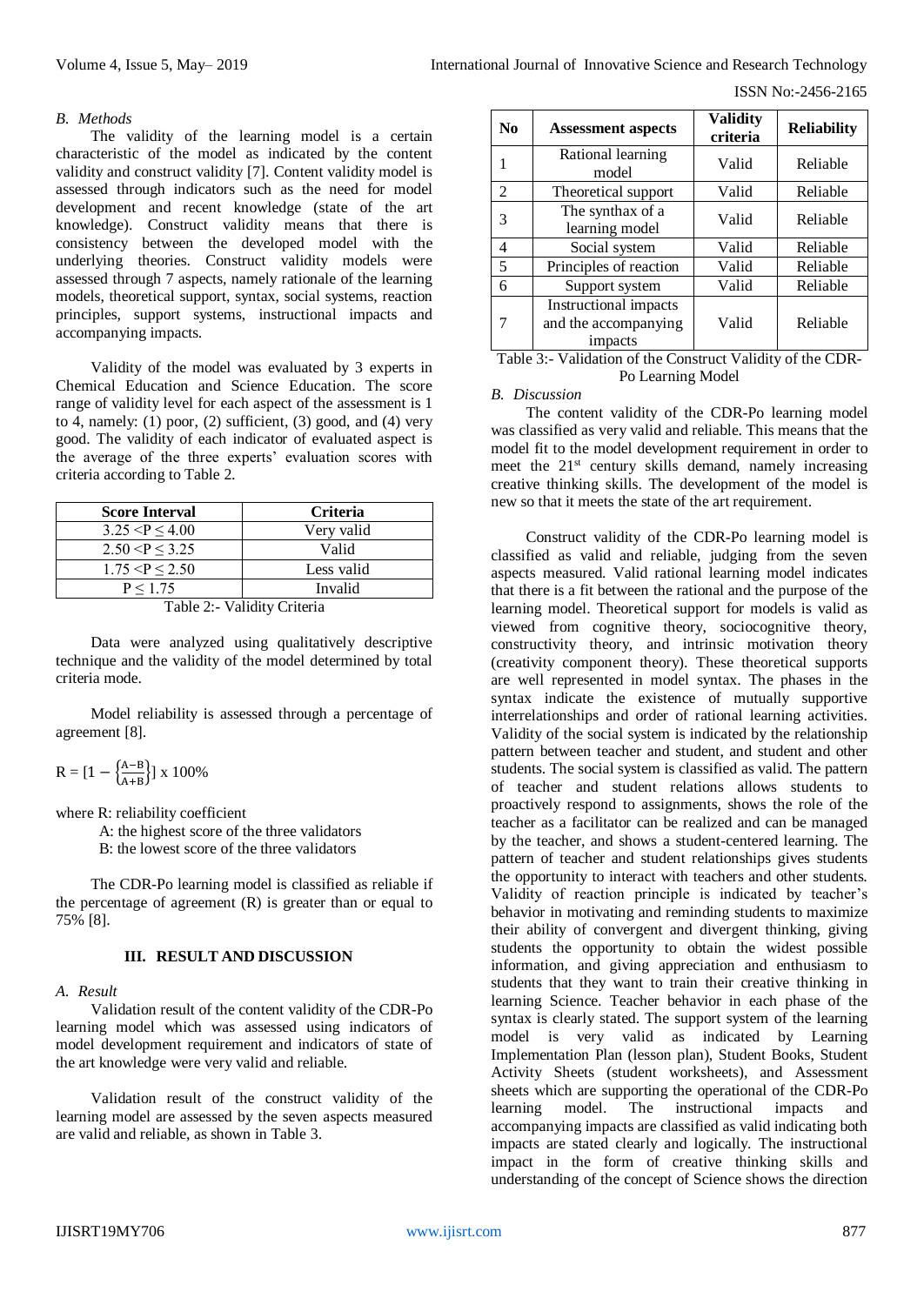#### ISSN No:-2456-2165

and objectives to be achieved. The accompanying impacts are the students' familiarity with humor, motivation to generate ideas, and motivation to learn Science voluntarily. In addition, the learning environment of each phase of the syntax is logical.

Theoretical support for the first phase of syntax (i.e. creating a creative atmosphere) of the CDR-Po learning model comes from cognitive theory, sociocognitive theory, and intrinsic motivation theory. Cognitive theory states that if students interact with the environment, they will experience relatively lasting changes in their mental structure [9]. If there is information that attracts students' attention, students will assimilate [9]. Sociocognitive theory states if students observe the behavior of others, then the mental structure of students will experience changes that are relatively enduring [9]. Theory of intrinsic motivation states that if students are motivated, then they will have more focus on carrying out their tasks [6]. If students are intrinsically motivated, then their creativity will increase [10;11]. According to Amabile, everyone has the ability to think creatively so that everyone can be creative [12].

Theoretical support for the second phase of syntax (i.e. constructing the concept) of the CDR-Po learning model comes from cognitive theory, sociocognitive theory, constructivity theory, and intrinsic motivation theory. According to cognitive theory, the better student's understanding of a discipline, the higher their ability to create [9]. If students master the domain, the divergent thinking of these students will lead to creative products [9]. The more knowledge students have, the more ideas are generated [13;14;15]. In the second phase of the CDR-Po model syntax, students work on the lesson plan cooperatively so that each has the opportunity to observe the behavior of other students. According to sociocognitive theory, if students observe the behavior of others, their mental structure will experience relatively lasting changes [9]. Vigotsky's constructivity theory states that students's interaction with others will trigger the construction of new ideas and enhance their intellectual development [16]. If students learn through interaction with more mature adults or more capable peers, then learning outcomes become available to everyone [17]. Theory of intrinsic motivation supports that if students do the tasks they like, then the students will become more creative [11].

Theoretical support for the third phase of syntax (i.e. deconstructing concepts and generating ideas through provocation techniques) of CDR-Po learning models come from cognitive theory, sociocognitive theory, social constructivity theory, and intrinsic motivation theory. As in the second phase, cognitive theory supports the third phase in domain mastery. The better the student's understanding of the discipline of knowledge, the more capable the student is in creating and divergent thinking which will lead to creative products [9]. If students face new and confusing experiences and try to overcome the discrepancies caused by this new experience, their intelligence will develop further [17]. In this third phase students' self-efficacy is likely to emerge. According to sociocognitive theory, if

students have high self-efficacy, they will produce ideas in finding solutions to problems [9]. In this phase, usually some students need scaffolding from the teacher. According to the theory of social constructivity, if the assignment given goes far beyond the students' actual level of development, they need scaffolding [16]. If students interact with people who are more skilled in terms of creative thinking, these students will experience cognitive apprenticeship [17]. According to the theory of intrinsic motivation, if students do a task they like, they will become more creative [11].

Theoretical support for the fourth phase of syntax (i.e. reconstructing the concept and accepting ideas) of the CDR-Po learning model comes from cognitive theory, sociocognitive theory, and Vigotsky's theory of constructivity. This last phase is supported by cognitive theory that if students master the domain, divergent thinking of students will lead to creative products. The better students' understanding of a scientific discipline, the more capable they are to create [9]. Sociocognitive theory highlights the potentials of self-efficacy generated in this phase. If students have high self-efficacy in a particular domain, these students will tend to work on challenging problems in the domain and survive in the face of difficulties [9]. Vigotsky's constructivity theory states that if students' social interaction with others will trigger new ideas and improve their intellectual development [16].

## **IV. CONCLUSION**

Based on expert assessment studies of content validity and construct validity models, it was concluded that the CDR-Po learning model developed to train students' creative thinking skills in junior high school science learning was valid.

#### **REFERENCES**

- [1]. Santrock, J.W., "Educational psychology,"5<sup>th</sup> Ed. New York: McGraw-Hill, 2011.
- [2]. Trilling, B., & Fadel, C.,"21st Century skills: learning for life in our times," San Fransisco: John Wiley & Sons, 2009.
- [3]. Dyers, J.H., Gregerson, H.B., & Christensen, C.A.,"The Innovator's, DNA" (Online). http//hbr.org/2009/12/the-innovators-dna.
- [4]. Harahap, F., Yuanita, L., & Ibrahim, M., "Simulation of the CDR-Po learning model for foster the creative thinking of Junior High School students in learning natural science," Proceedings of the National Science and Science Education Seminar XI, 2018, pp. 101- 107. ISSN: 2087-0922[. http://callforpapers.uksw.edu.](http://callforpapers.uksw.edu/)
- [5]. De Bono, E., "Serious creativity," The Journal for Quality and Participation," 18(5):pp.12-18, 1995.
- [6]. Sternberg, R.J., Lubart, T.I., Kaufman, J.C., & Pretz, J. E., "Creativity," In: Holyoak, K.J., & Morisson, R.G. (Eds.), *The Cambridge handbook of thinking and reasoning*, pp. 351-369. New York: Cambridge Univ. Press, 2005.